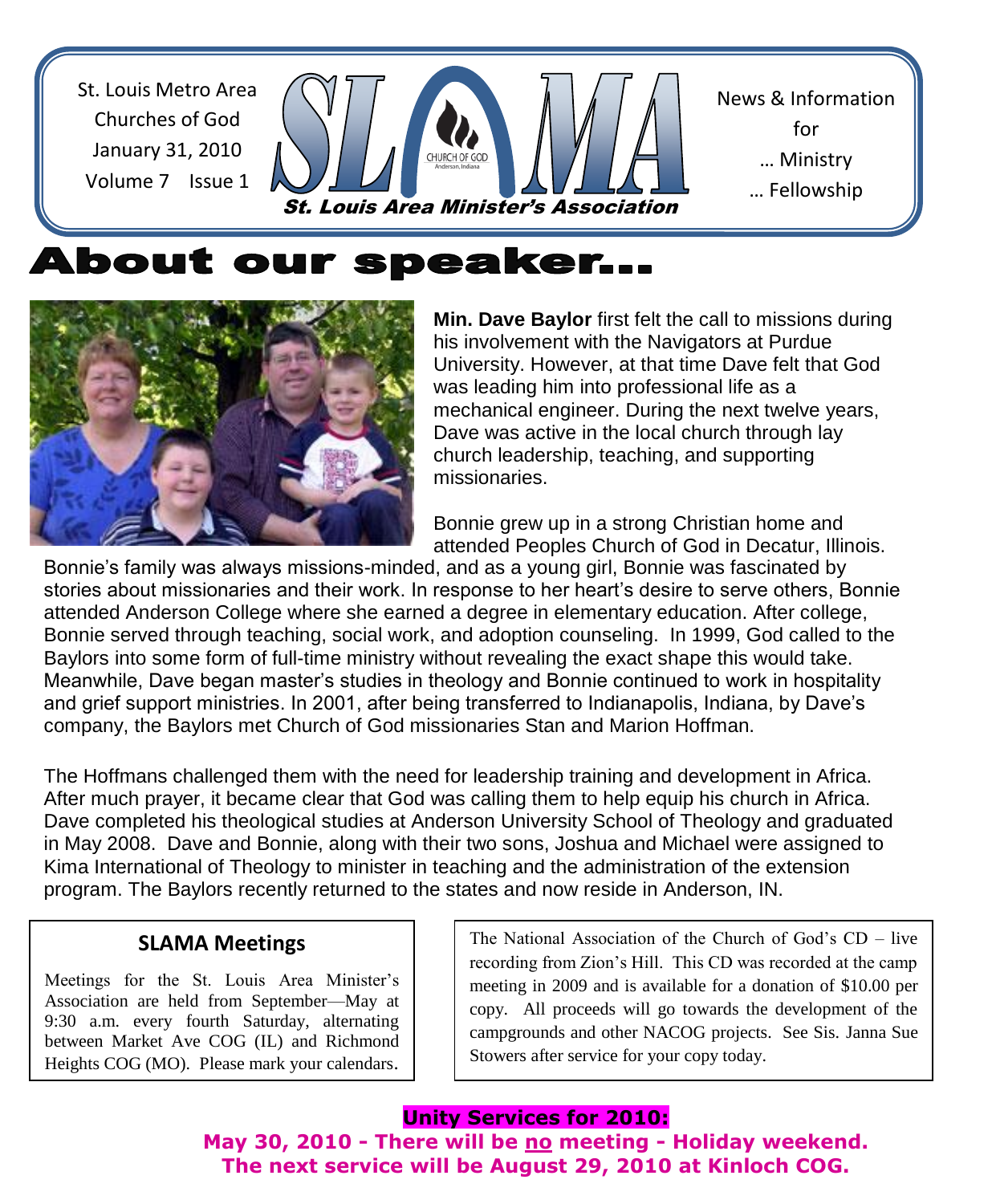## **COMING TO THE ST. LOUIS AREA THIS SPRING…**

Watch for the announcement. Rev. Michael Thigpen, NIYC President will be coming to St. Louis with a special message for the youth. Stay tuned…



#### **2010 Conferences hosted by The Edgemont Church of God**

**Woman 2 Woman / Man 2 Man** "This said the Lord unto you, "Be not afraid nor dismayed by reason of this great multitude, For the battle is not yours, but God's." II Chronicles 20:15

**April 29th - May 1st Crowne Plaza St. Louis – Clayton 7750 Carondelet Ave. Clayton, MO 63105 314-726-5400**

**Woman 2 Woman registration - \$80 Man 2 Man registration - \$50**

Registration deadline: April 1, 2010 **For more information contact:** Donna Roddy 314-961-2326 Osa Prude 618-874-1298 Darby Howard 618-624-4297 Deacon Joe Johnson 618-346-4354

## **Chili & Soup Supper All You Can Eat**

Saturday February 27<sup>th</sup>, 5 to 7 PM all proceeds benefits Missions \$6.00 for adults (11 yrs and older) \$3.00 children ages 3 to 10 under 3 free Chili/Soup peanut butter sandwiches tea/coffee desserts and soda sold separately

Community Christ Fellowship 121 Williams Blvd. Hazelwood, Mo

### **UMBRELLA PRAYER MEETINGS**

The umbrella prayer group is a women's prayer circle that will greatly enhance your prayer life and spiritual growth. It is held every **third Saturday** at 8:00 am at the Richmond Heights COG, 7770 Dale Ave., Richmond Heights, MO 63117.

314-781-7994.

#### **Coordinators:**

| Sis. Sallie Hatter     | 618-271-2214 |
|------------------------|--------------|
| Rev. Willie Stevens    | 314-653-2542 |
| Sis. Janna Sue Stowers | 314-383-6158 |
| Min. Laura Young       | 314-383-6459 |

#### *Truth Seekers Bible Study*

*Mission Statement: We are seekers of the Truth, according to God's own Word. We seek wisdom and understanding to apply the Truth in our lives. We seek the freedom, God's Truth provides, so we can be steadfast, never wavering in our faith and understanding. By knowing the Truth, we can be the witnesses called for in Acts 2:8. John 8:32 (KJV) Jesus said: "And ye shall know the truth, and the truth shall make you free". Time: 10:30 am- 12 noon Wednesdays*

### **PASTOR'S PRAYER MEETING.**

The Pastor's Prayer Fellowship meetings are held the first Tuesday of every month. The time (AM or PM) is at the discretion of the host pastor. The next Pastor's fellowship prayer meeting will be held on **Tuesday, Feb. 2nd, 2010** at **9:00am** at the following

> location: **First Church of God 111 Richard Drive West Alton, MO 6386 636-899-0030 Host: Pastor Kelvin Lustick**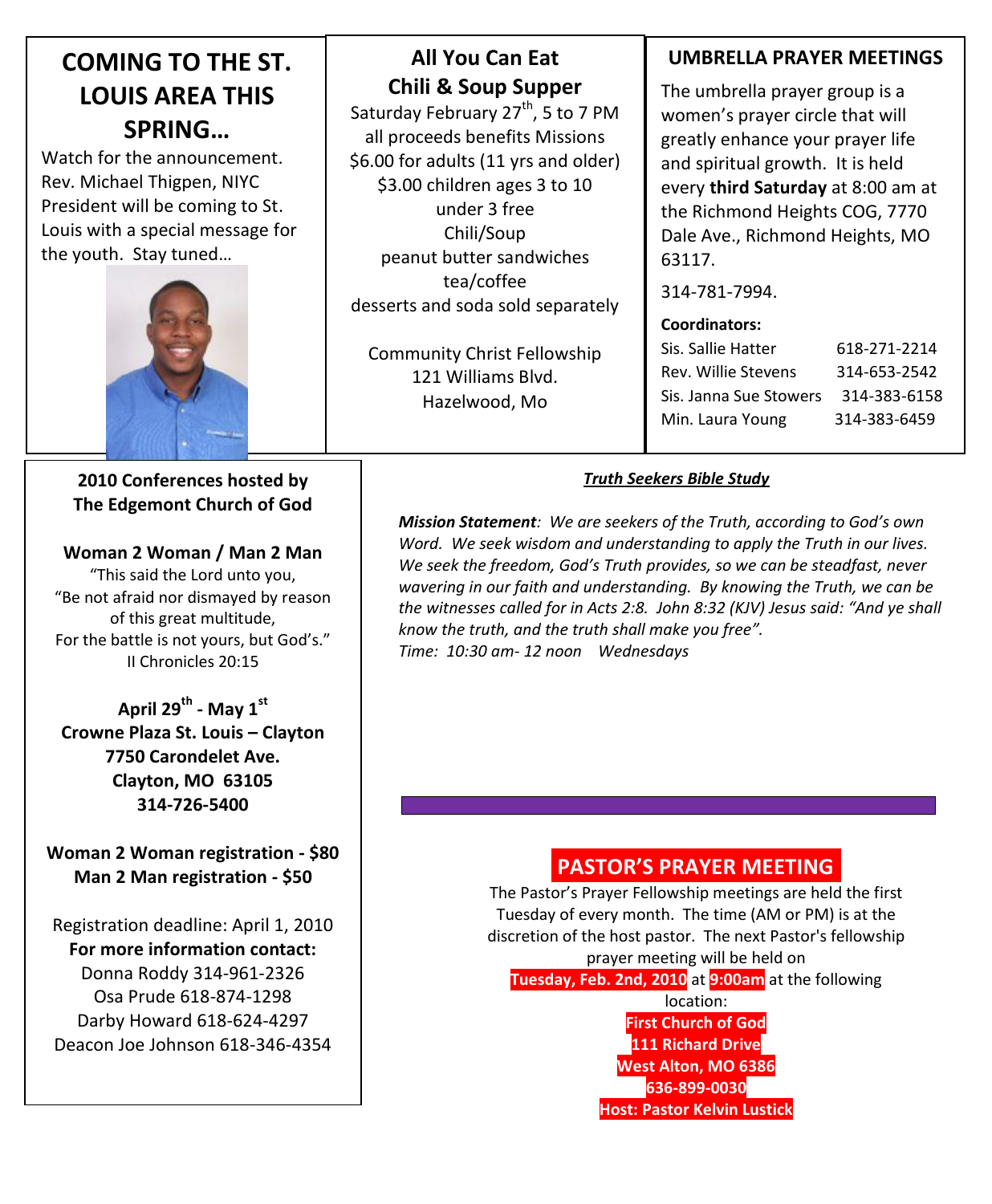

*The 2010 Mid-Year Leadership Conference will be held on a cruise ship leaving from Miami, Florida on Monday, March 1, 2010 and returning Friday, March 5, 2010. Ports of call include Key West, Florida and Cozumel, Mexico. The cruise will be a special time of personal refreshment, spiritual renewal and building relationships. For additional information, please contact the NACOG office at (724) 528-1340 or go to www.nacog.com.*

# *2010 Missouri Ministries of the Church of God Events*

**Feb 5-6** Clergy Couples Marriage Retreat Lodge of 4 Seasons, Lake of the Ozarks **March 5-6** Maximizing Ministry Conference FCOG, Poplar Bluff – Steve Rennick **April 15-16** General Assembly, St. Robert COG **April 30 – May 3** WCG State Convention, Tan Tara, Lake of the Ozarks **May 14-15** Spring Men's Retreat Lebanon, Bennett Spring COG **July 27 – Aug 2** North Camp Meeting Columbia

# *2010 Illinois Ministries of the Church of God Events*

**April 16 -18** WCG Convention (Springfield, IL) **April 20-May 2** IL State Youth Convention (Springfield, IL) **May 11 - 13** Seniors Retreat (Camp Warren)



# *2010 National Association of the Church of God Events*

**March 1-5, 2010** Mid-Year Leadership Conference/Cruise **Aug 1-8, 2010** Camp Meeting; NACOG Campground, West Middlesex, PA **Dec 27-30, 2010** Joint Conference (Youth, Women, Men and Seniors Conventions) Chicago, IL.

# *2010 Church of God Events – Anderson, IN*

**June 26 – July 1** International Convention (Anderson, IN) **July 15-18 IYC**-International Youth Convention (Orlando, FL) **Sep 30-Oct 3** Women's Connection (formerly WCG) Convention (Greensboro, NC)